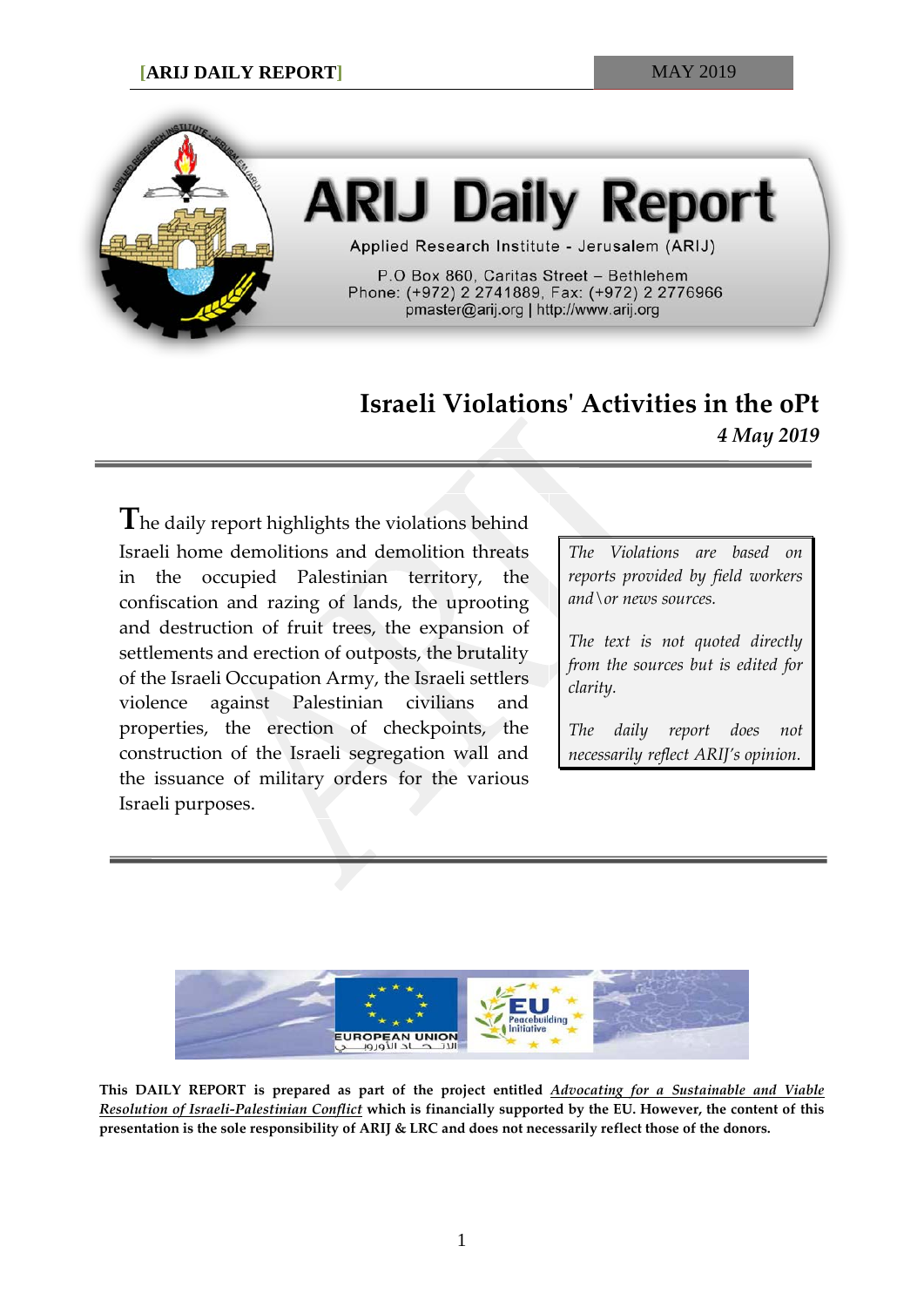#### **Brutality of the Israeli Occupation Army**

- The Israeli Occupation Army (IOA) attacked the weekly Great Return March processions in the Gaza Strip, killing two Palestinian, and injuring 82 others, including 34 children, two journalists and three paramedics. One Palestinian, identified as Ramzi Rawhi 'Abdo, 31, died from serious wounds he suffered, after the IOA shot him with a live round in the head, east of al-Boreij in central Gaza. The IOA also killed Ra'ed Khalil Abu Teir, 19, after shooting him with a live round in the abdomen, east of Khan Younis, in the southern part of the Gaza Strip. It is worth mentioning that the slain Palestinian was still recovering from an in injury he suffered, a week again when the soldiers shot him with a live round in the leg, and was not near the fence when he was killed. The IOA were stationed in their sniper posts, and armored military jeeps across the perimeter fence, and fired a barrage of live rounds, rubber-coated steel bullets and high-velocity gas bombs at the unarmed protesters. The IOA injured the three paramedics while trying to provide treatment to wounded Palestinians east of Jabalia in northern Gaza, in addition to al-Boreij in central Gaza, and in Gaza city. In addition, the IOA also targeted a Palestinian ambulance with a high-velocity gas bomb east of Rafah, in the southern part of the Gaza Strip. (IMEMC 4 May 2019)
- The Israeli occupation army (IOA) fired several missiles in central Gaza, killing two Palestinians identified as Abdullah Ibrahim Abu Mallouh, 33, from the Nusseirat refugee camp, and Ala' Hasan al-Bobali, 29, from the al-Maghazi refugee camp, in central Gaza. In addition to killing the two Palestinians, the Israeli missiles caused excessive property damage. (IMEMC 4 May 2019)
- The Israeli occupation army (IOA) invaded the northern West Bank city of Jenin, before storming a residential building, and installed a military monitoring post on its rooftop. The IOA invaded the residential building, located at the southern entrance of Jenin, before placing their post on its rooftop, and installed a military roadblock near the building. The IOA also stopped and searched dozens of cars,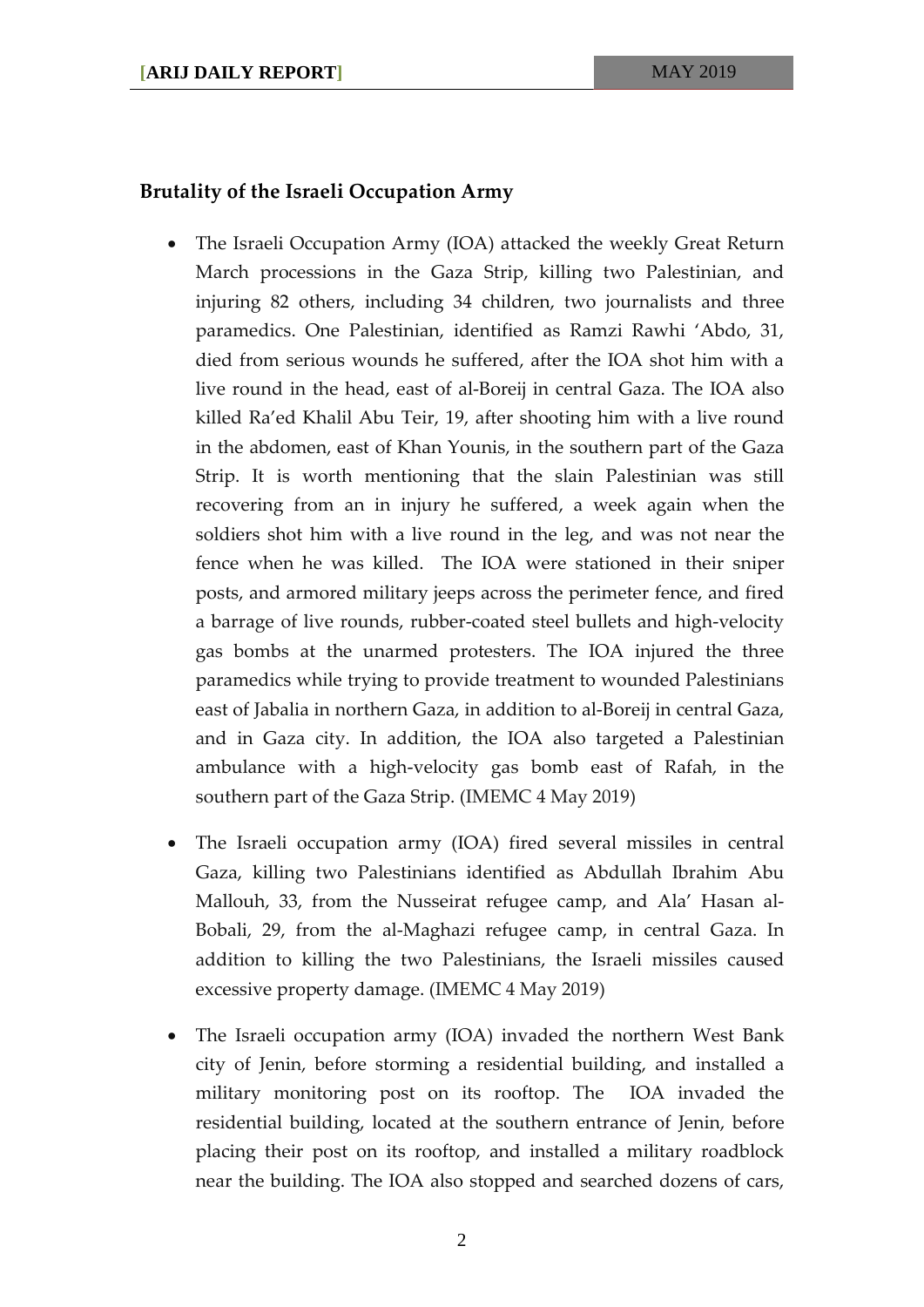and interrogated many Palestinians while inspecting their ID cards. The IOA invaded the al-Jabriyyat neighborhood in Jenin. (IMEMC 4 May 2019)

- The Israeli occupation army (IOA) installed many roadblocks in the areas surrounding Ya'bad and 'Arraba town, near Jenin, before stopping and searching dozens of cars. (IMEMC 4 May 2019)
- The Israeli occupation army (IOA) killed one Palestinian and injured at least seven others, during a series of air strikes and bombings targeting several areas of the besieged Gaza Strip. The IOA killed Emad Mohammad Nosseir, 22, from Beit Hanoun, in the northern part of the Gaza Strip. The IOA injured seven other Palestinians, including four who were wounded in previous air strikes targeting Beit Hanoun. The Israeli Air Force also carried out several strikes targeting areas in northern Gaza, including many sites, run by armed resistance groups hundreds of meters away from the perimeter fence. The targeted areas are in Rafah and Khan Younis, in southern Gaza Strip, the Central District and Gaza city, in addition to Beit Hanoun and Beit Lahia, in northern Gaza. The army also fired many artillery shells into Palestinian farmlands along the eastern parts of the Gaza Strip. (IMEMC 4 May 2019)

#### **Israeli Arrests**

- The Israeli occupation army (IOA) detained a Palestinian man from the al-Khader town, south of Bethlehem in the occupied West Bank. Several Israeli army jeeps invaded al-Khader, before storming and searching a few homes, and interrogated a few Palestinians while inspecting their ID cards. The IOA detained Shadi Hussein Ali Salah, 40, and took him to the nearby Etzion military base and security center, south of Bethlehem. (IMEMC 4 May 2019)
- The Israeli occupation army (IOA) detained a child, identified as Abdul-Jaber Yassin, 15, in addition to Mahmoud Abu Sabri Zibin, 25, after assaulting and wounding them, in 'Asira al-Qibliya village, south of the northern West Bank city of Nablus. (IMEMC 4 May 2019)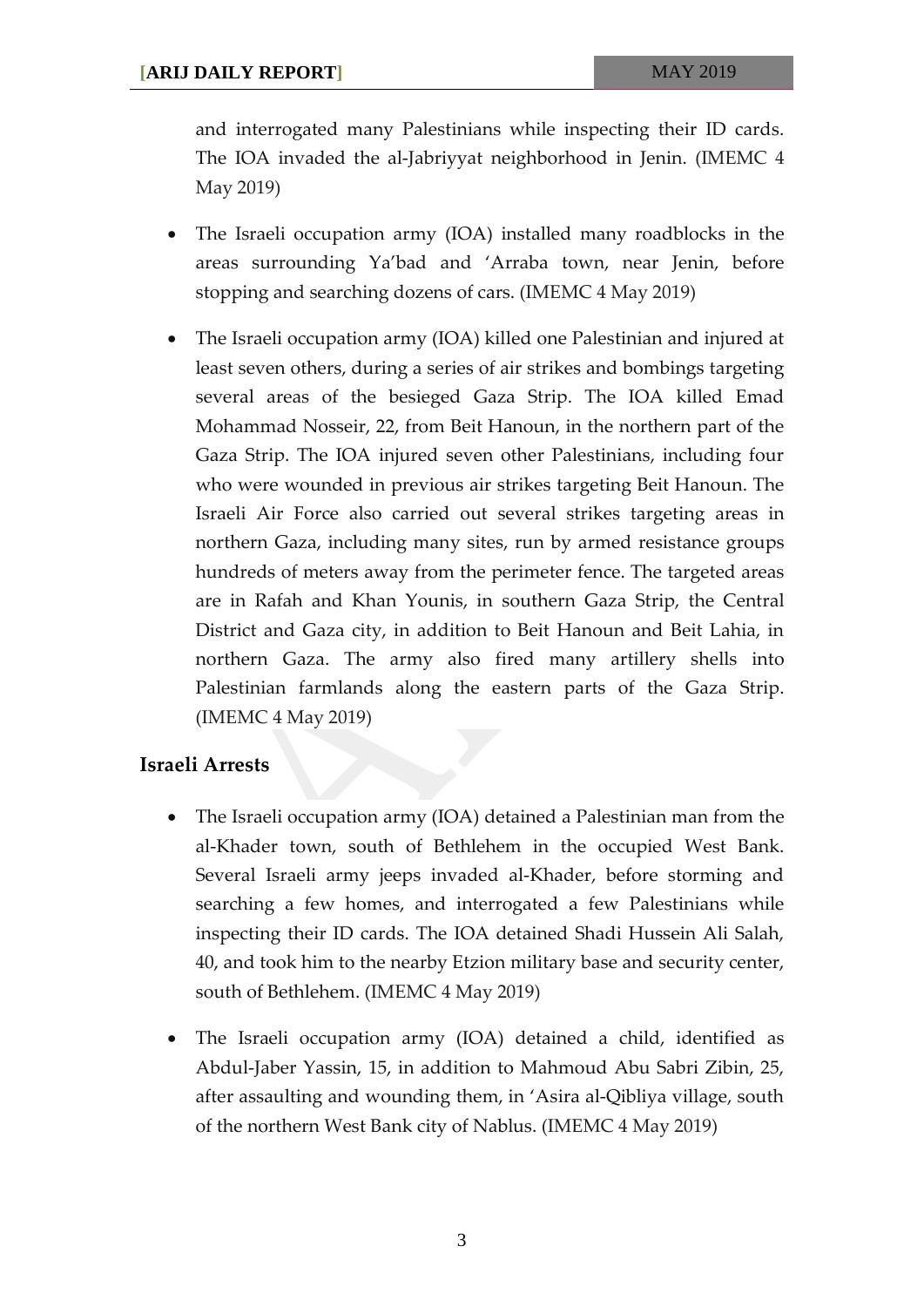• The Israeli occupation army (IOA) shot a young man with the Toto expanding bullet in his leg, and two others with rubber-coated steel bullets, and caused five to suffer the effects of teargas inhalation, after the army invaded Abu Dis town, east of occupied East Jerusalem, and attacked Palestinian protesters. (IMEMC 4 May 2019)

### **Israeli Settler Violence**

• A group of Israeli settlers attacked, Sheikh Makki Mosque in al-Qadisiyah Street in Jerusalem's Old City, and destroyed its gate. The settlers broke the lock, and sabotaged its gate, for the third time in just a few months. (IMEMC 4 May 2019)

#### **Home Demolition & Demolition threats**

- Israeli missiles shelled on Al Hosari residential building in al-Remal neighborhood in the center of Gaza City, a building of several floors, causing the complete destruction of the building and significant damage to the houses nearby. This comes less than two hours after the destruction of Al-Seraj residential building in the same neighborhood. (WAFA 4 May 2019)
- At approximately 10:40, Israeli forces fired 2 artillery shell at agricultural land, east of 'Abasan al-Jadeedah village, east of Khan Younis. One of the shells targeted a house belonging to Abu Ta'aimah family, causing minor wounds for 2 civilians, including a woman. (PCHRGAZA 4 May 2019)
- Israeli warplanes lunched 2 missiles at an empty land, north of al-Moghir village, in the vicinity of al-Isra'a University. As a result, the university building sustained partial damage. (PCHRGAZA 4 May 2019)
- An Israeli warplane launched 2 missiles, with 10 minutes between each of them, at a house belonging to Bilal Khalil Mohammed Zo'rob on Abu Baker al-Sediq Street, adjacent to al-Aqsa Petrol Station, southwest of Rafah. The 270-square-meter house is comprised of one floor built of concrete and contains 4 apartments and is inhabited with 4 families.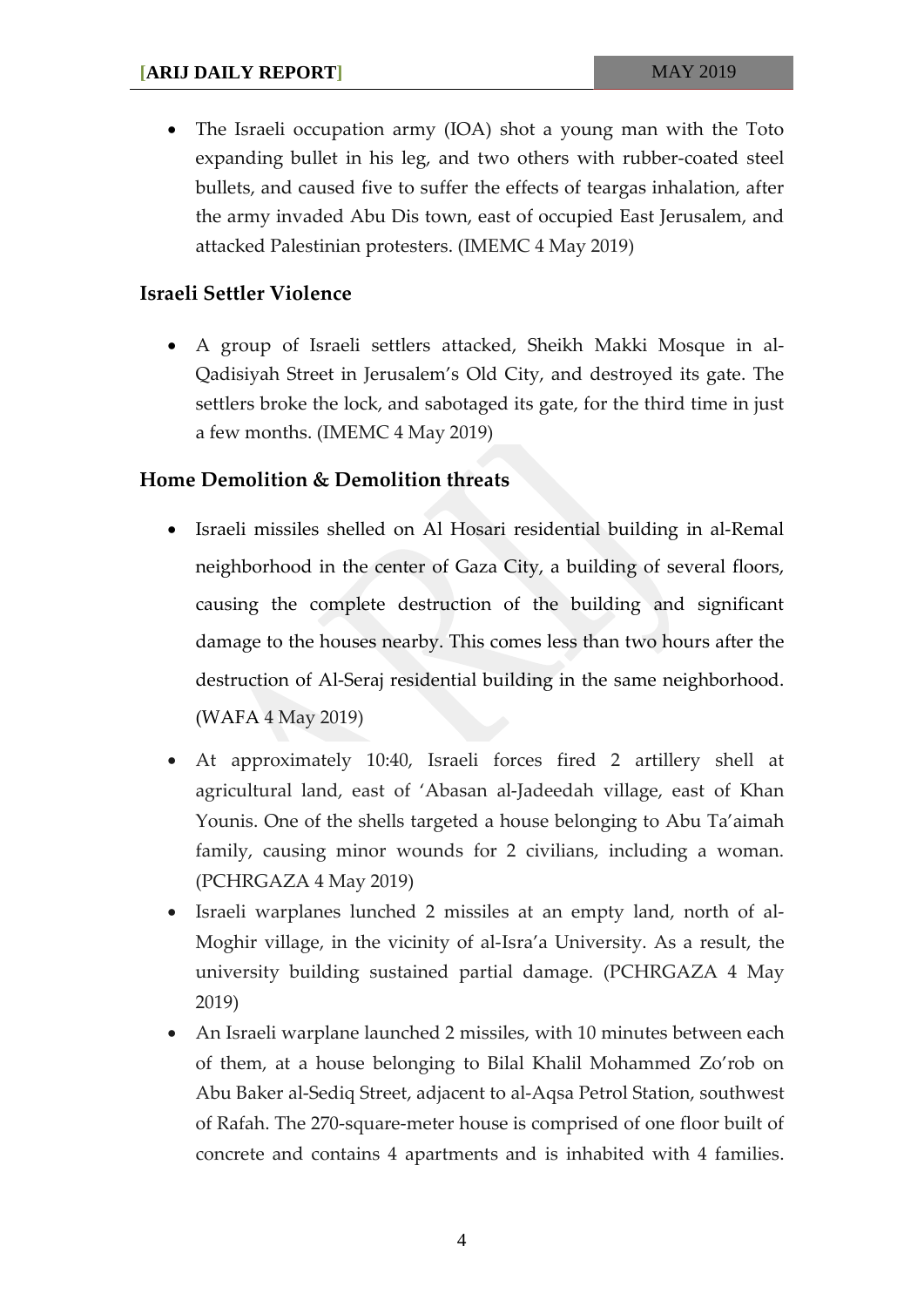After 5 minutes, and Israeli warplane launched 2 missiles at the same house. As a result, the house was completely damaged and the neighboring houses sustained partial damage. (PCHRGAZA 4 May 2019)

- An Israeli drone fired a missile at a house belonging to Sobhi Khalil Barham Zo'rob. The 160-square-meter house, which is close to the house of Bilal Zo'rob, is comprised of one floor and contains 4 apartments and inhabited with 2 families, including 9 individuals. As a result, the house was partial damage. (PCHRGAZA 4 May 2019)
- An Israeli drone targeted a six-story-building, west of Gaza City, belonging to Iyad Yasser Eqtefan (45). An Israeli warplane launched 2 missiles at the same building, causing its total damage. The building had the office of "Anadolu News Agency". Moreover, 4 ambulances were damaged and their glass was smashed in addition to the administrative offices and their contents in the transportation station belonging to the Palestinian Ministry of Health. (PCHRGAZA 4 May 2019)
- Israeli warplanes targeted al-Khuzundar residential building which was comprised of 5 stories, in Al-Rimal neighborhood in central Gaza City, and completely destroyed it. It should be noted that the abovementioned building included the Palestine Liberation Organization (PLO)'s Abdullah Hourani Center for Studies and Documentation as well as the Turkish charity Yardimeli Dernegi. (PCHRGAZA 4 May 2019)
- The Israeli warplanes launched a missile at the fifth floor in Building no. (12) at Sheikh Zayed Buildings, north of the Gaza Strip. As a result, 6 civilians were killed namely: Ahmed Ramadan Rajab al-Ghazali (30), his wife Eman Abdullah Mousa al-Ghazali (29), their child Maria (5 months), Abdul Rahman Talal Abu al-Jedyan (12), his parents Tala 'Atiyah Abu al-Jedyan (48) and Raghdah Mohammed Abu al-Jedyan (46), whose dead bodies were recovered from under the rubble. Moreover, 9 civilians living in the same building sustained minor and moderate injuries. (PCHRGAZA 4 May 2019)